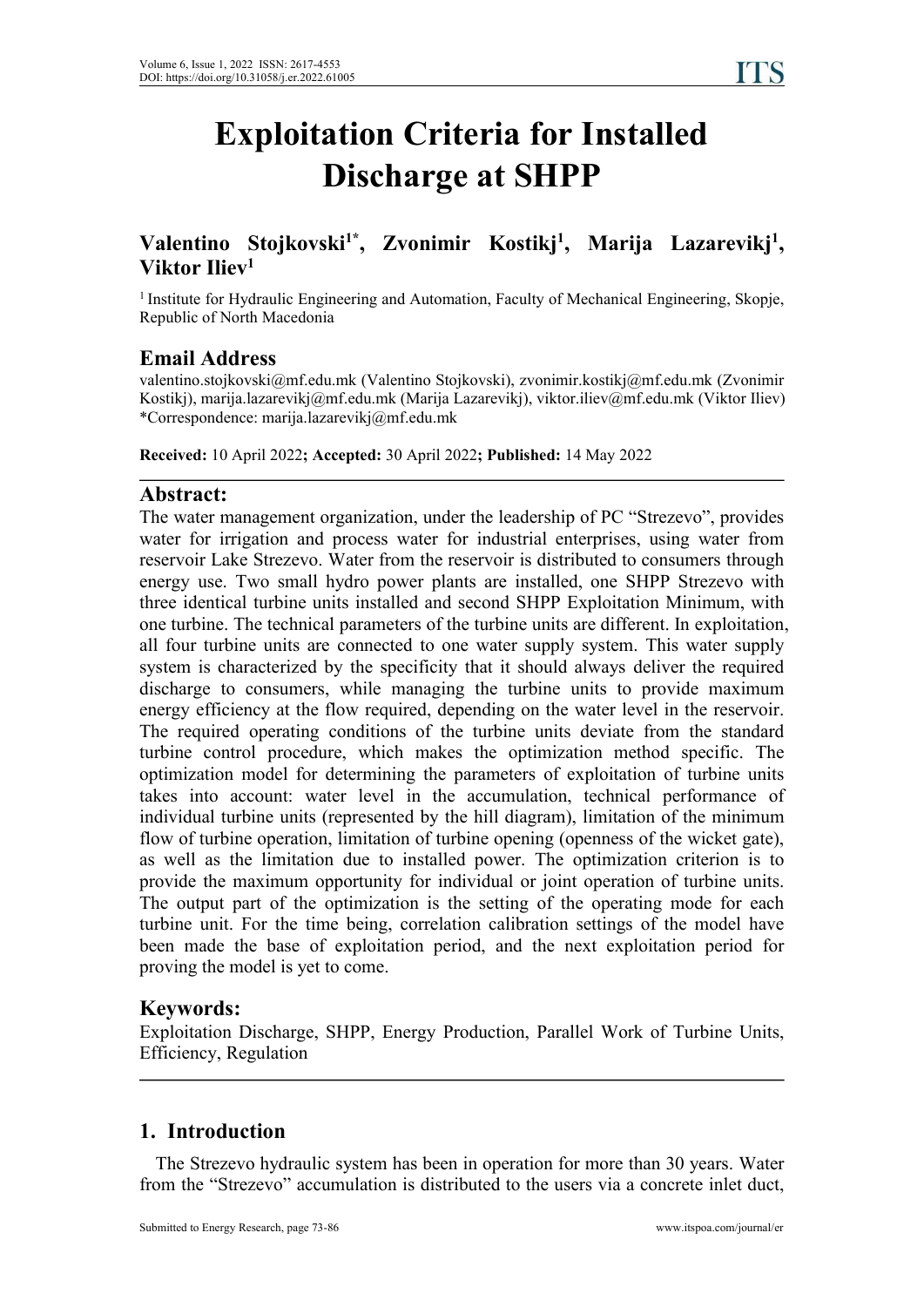which feeds the main and section pipelines, as well as a branched detailed pipeline network that extends to the surface for irrigation.

The basic activity of PC "Strezevo" is providing the necessary quantities of water for irrigation of part of agricultural land Pelagonija, (20,200 ha net land) supplementing the required quantities of untreated water for the needs of PWC "Vodovod" - Bitola, providing technological water for the needs of industry (TPP "Bitola", Factory for Yeast and Alcohol, Dairy Bitola, Factory for Fruit and Vegetable and for the needs of individual farmers and other water users) [7].

View map of the wider geographical area and catchments of the Strezevo hydro system. The overview map shows the objects that are part of the Strezevo hydro system:

• the catchment area along with the water intake canal and the Shemnica River that supply the lake with water,

- accumulation of about 118 million cubic meters of water,
- the dam "Strezevo" with the accompanying facilities,
- main supply channel,
- a detailed pipeline network,
- water supply intakes for TPP "Bitola",
- center for dynamic regulation (office building)



*Figure 1. Map of the area and catchment basins of the hydro system "Strezevo" [7].*

On the dam "Strezevo", in the water discharge system to the consumers, two SHPP were built: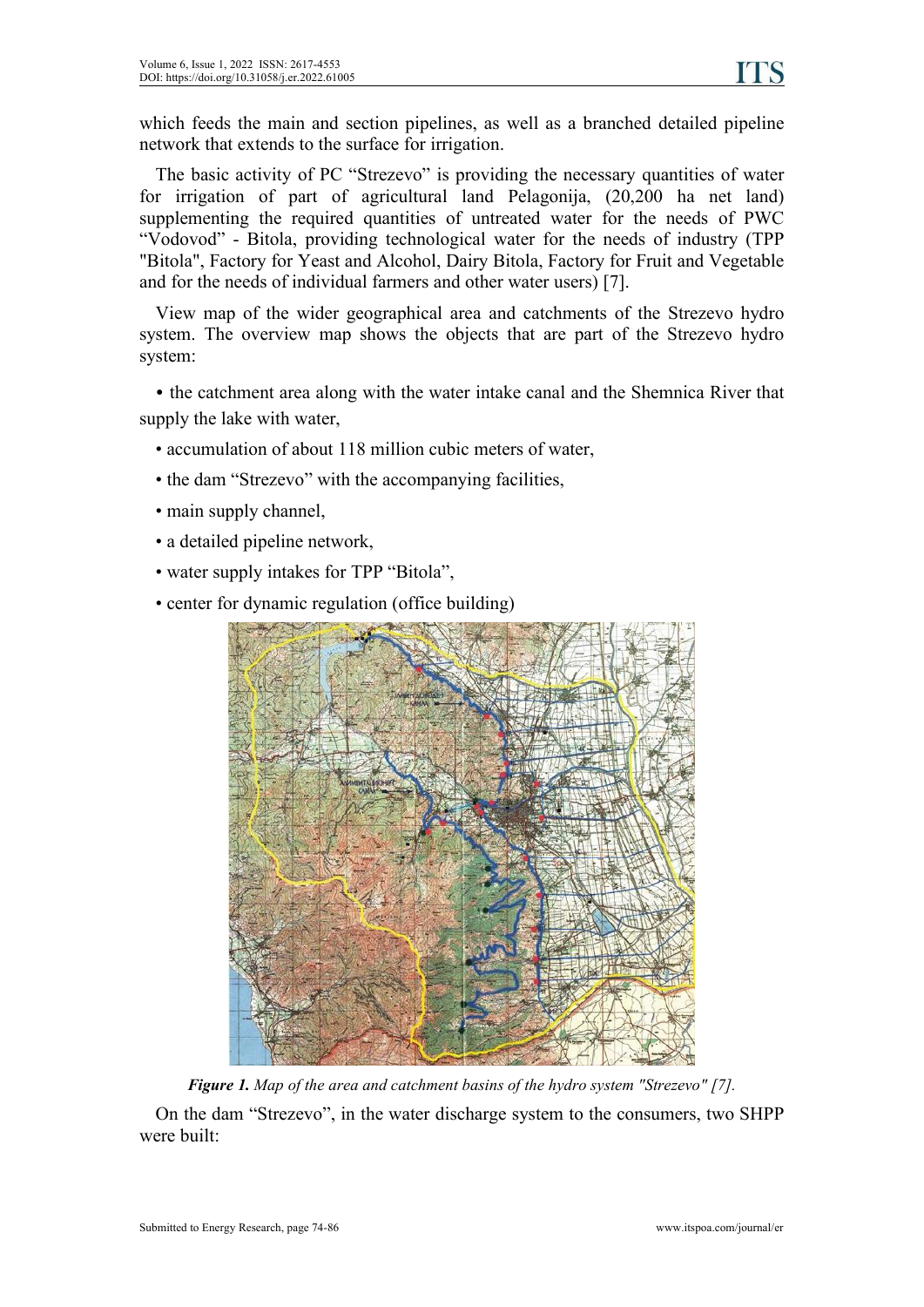• SHPP "Strezevo", built and commissioned in 1992, consisting of three Francis turbines, with  $3x800$  kW power and  $3x$  (1000-2800) l/s discharge, adjusted to the needs of the customers and the level of accumulation [4].

• SHPP "Exploitation Minimum", built and commissioned in 2011/2012 consisting of a Francis turbine, with a power of 340 kW and a flow rate of 400-1200 l/s, depending on the water demand of the customers and the level of accumulation [5].

The turbine units of the two SHPPs are installed on a common penstock. A scheme of connection of the turbine units to the penstock is shown in Figure 2.



*Figure 2. Scheme of connecting the aggregates to the penstock.*





*Figure 3. Power house of SHPP Strezevo. Figure 4. Power house of SHPP Exploitation minimum.*

# *1.1. Energy Production*

On the base of annual energy production for the exploitation period (2012-2019) by simultaneous operation of the two constructed SHPPs, diagram where effective annual power generation by each SHPP are presented, Figure 5. The effective annual energy production as a cumulative value from constructed SHPP, is presented with dash line. On base of exploitation results, it can be concluded that energy production varied through the year and depends on discharge to the consumers.

If SHPP Strezevo and SHPP Exploitation Minimum treated as a hydro node for energy production, then the ratio of individual SHPPs energy production in relation to the total energy production of the hydro node (ratio Phec/P<sub>hi</sub>) are given on diagram Figure 6.

Taking into account that SHPP Strezevo and SHPP Exploitation Minimum are installed on the same penstock, they use the same water potential, they have dominant ration in energy production and can work as one hydro power node, but the nominal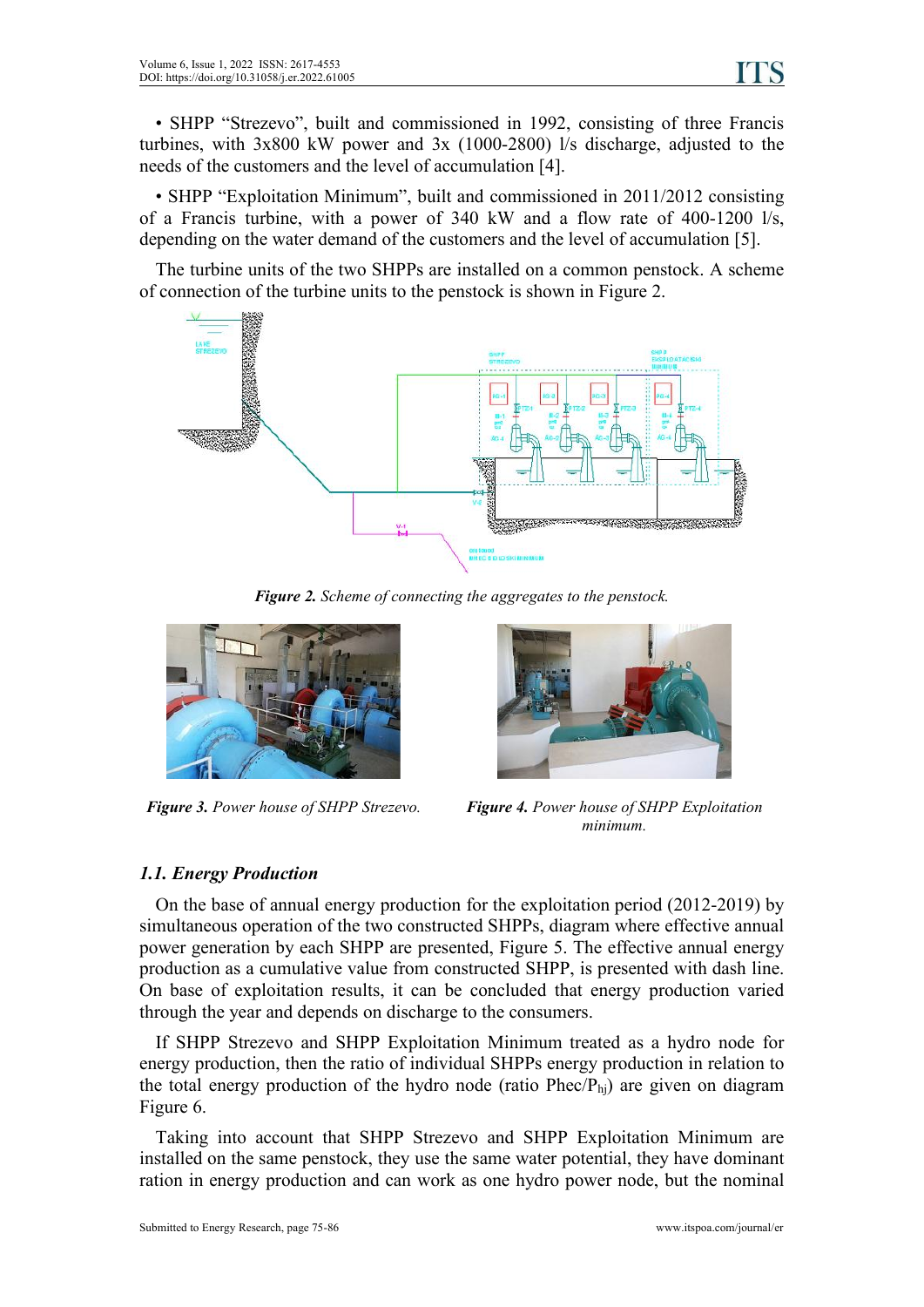discharge is different, then it is logical to be established one control system which will include all turbines of hydro node and to obtain the best energy production and efficiency of the SHPP.



*Figure 5. Ef ective AnnualPower Generation per SHPP (2012-2019).*



*Figure 6. Participation of individual SHPPs in electricity production.*

The operating parameters of the units at the two plants depend on the discharge to be consumed by the customers and the level of water in the reservoir. In the past exploitation period of units, the selection of the number of units in exploitation and the adjustment of the operating parameters are performed by the operator in the plants on the base of experience. The system technical capabilities and mode of exploitation of the system is predetermined for the presence of an operator in the process of exploitation and active participation of a person at terrain. Such a condition is required during the exploitation of two SHPPs: SHPP Strezevo and SHPP Exploitation Minimum, as they are also regulatory authorities for discharging the required amount of water from the Strezevo accumulation to all water users (such as TPP Bitola, PWC "Vodovod", industry, irrigation, etc.), and are at the same time energy facilities that provide the energy efficiency of the hydro system.

In order to enable maximum production of electricity from the discharged water, a calculation model has been developed to determine the optimal adjustable operating parameters of the turbines at the SHPP "Strezevo" and the SHPP "Exploitation Minimum" in the parallel work. In this paper, a numerical model is presented to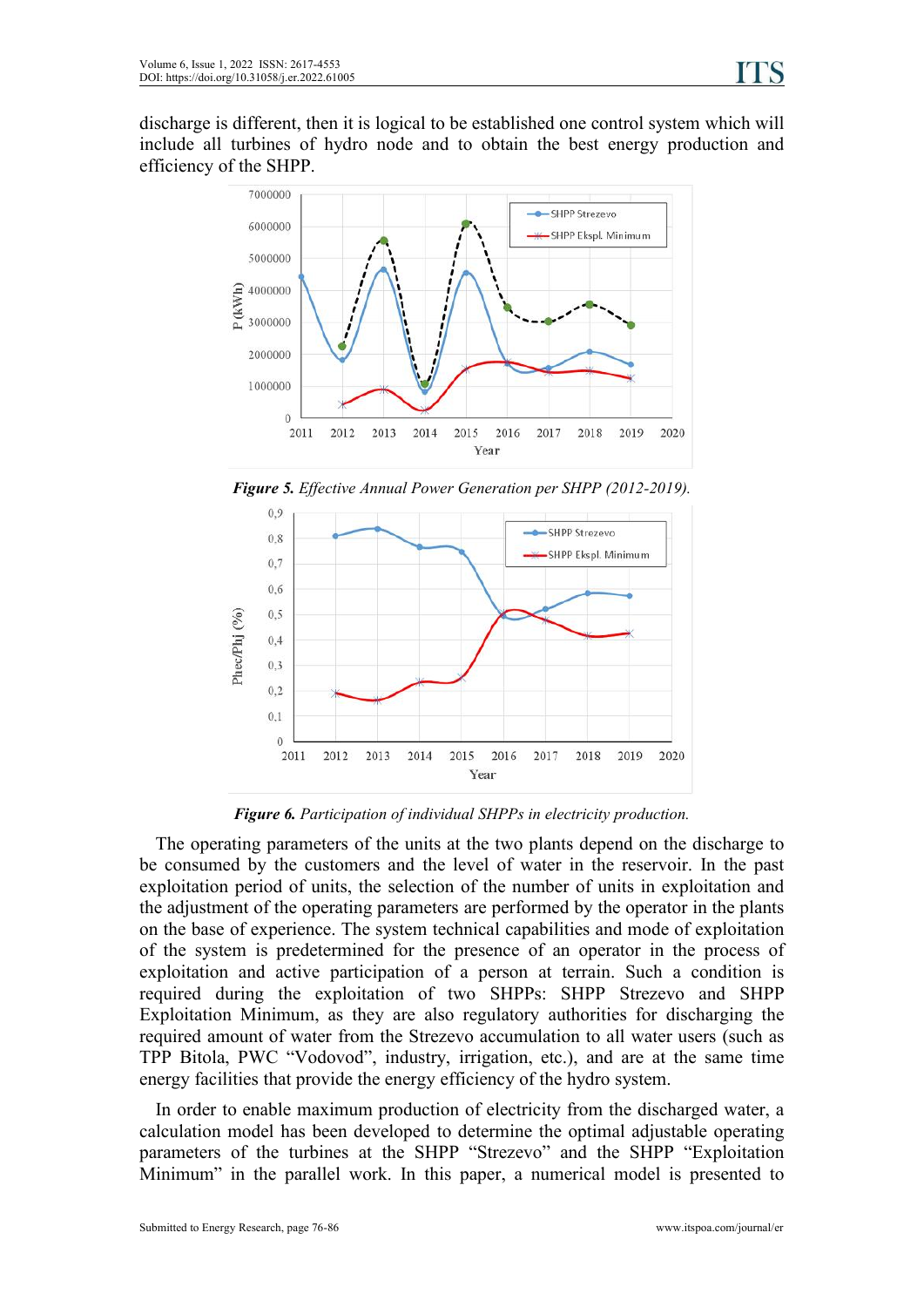determine the optimal operating parameters of the turbines depending on the needed flow to be discharged and the level of water in the accumulation in order to obtain maximum electricity production and best efficiency.

# **2. Model for Determining Best Operating Parameters ofthe Turbine Units**

A numerical model for determining the best operating parameters of the turbines, in order to obtain the maximum power output at a defined flow rate and at elevation of the water level in the reservoir, was developed in the Microsoft Office Excel software package.

The model takes into account three main parameters, presented on block diagram) [8,9,11]:

- Technical characteristics of the turbine
- Hydraulic conditions of water supply system (penstock and branches) and tailrace

Boundary conditions with initial parameters for water level in accumulation and discharge of water to the users, working conditions of aggregates and variance of the calculation model.



*Figure 7. Block diagram of calculation model.*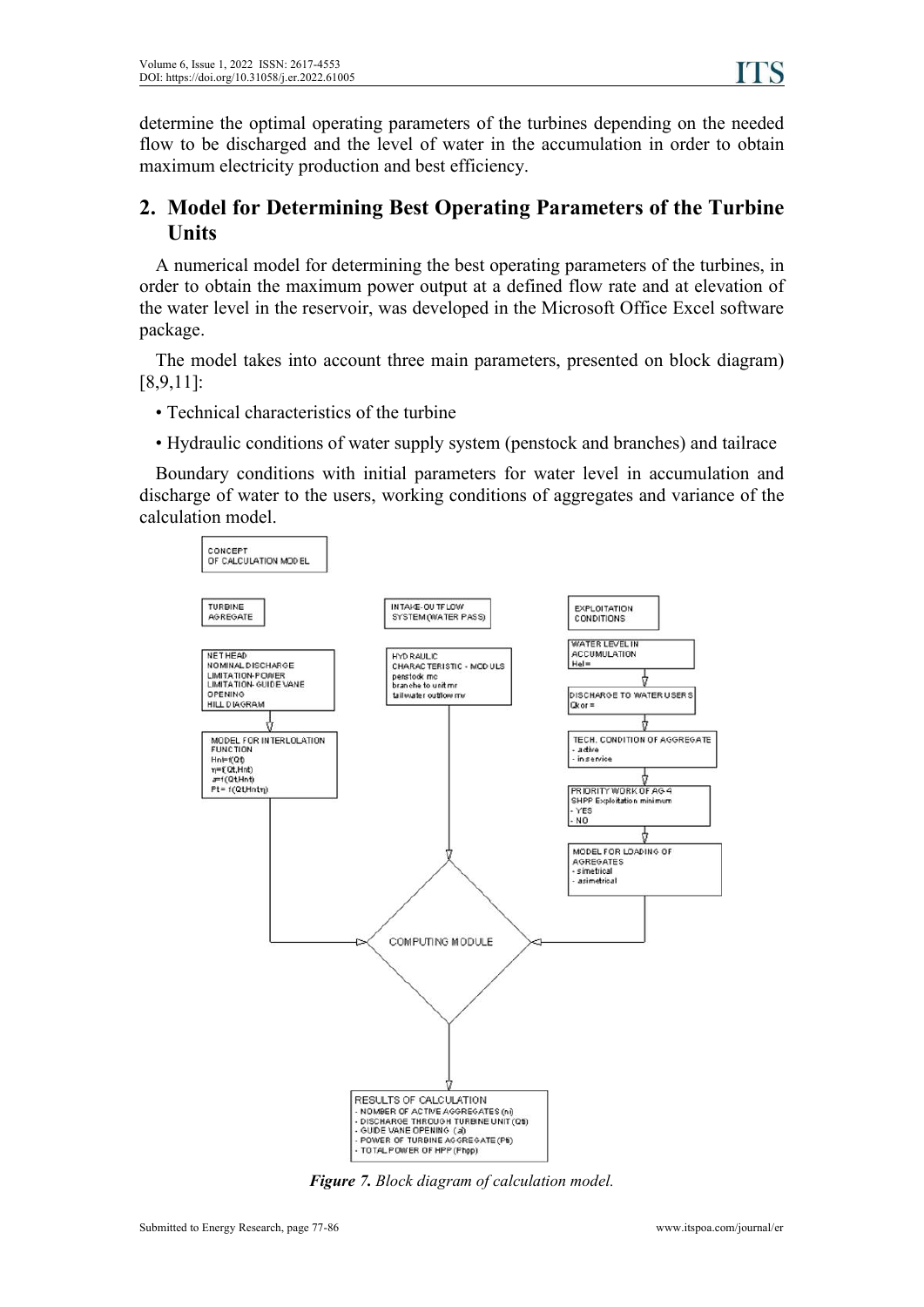#### *2.1. Turbine Unit-Description*

The basis for the development of the calculation model for turbine unit are the matrix presentation of functional dependency between discharge-head-efficiency (Table 1) and the matrix presentation of functional dependency between discharge head-guide vane opening (Table 2), obtained from the operational turbine exploitation diagram (hill diagram) shown in Figure 8 [12,13].

To obtain the functional dependence of the turbine efficiency on the discharge and net head  $(\eta = f(Q, H_n))$ , as well as the functional dependence of the guide vane openings of the regulation apparatus vs the discharge and the net head  $(a = f(Q, H_n))$ , the interpolation of the matrices with an eighth degree polynomial equation by discharge and net head, using the least squares method is performed, i.e.:

$$
\eta = b_0 + \sum_{i=1}^8 b_i Q^i + c_0 + \sum_{i=1}^8 c_i H_n^i \tag{1}
$$

$$
a = d_0 + \sum_{i=1}^{8} d_i Q^i + e_0 + \sum_{i=1}^{8} e_i H_n^i \tag{2}
$$

where  $b_i$ ,  $c_i$ ,  $d_i$  and  $e_i$  are derivate coefficients of polynomial functions

| Discharege | Head (m) |       |       |       |       |       |       |       |       |       |
|------------|----------|-------|-------|-------|-------|-------|-------|-------|-------|-------|
| $(m^3/s)$  | 16       | 19.1  | 22.2  | 25.3  | 28.4  | 31.5  | 34.6  | 37.7  | 40.8  | 44    |
| 3          | 0.7      | 0.75  | 0.8   | 0.82  | 0.85  | 0.86  | 0.87  | 0.88  | 0.88  | 0.88  |
| 2.9        | 0.73     | 0.78  | 0.81  | 0.84  | 0.87  | 0.88  | 0.88  | 0.889 | 0.88  | 0.88  |
| 2.8        | 0.76     | 0.81  | 0.83  | 0.86  | 0.88  | 0.89  | 0.9   | 0.898 | 0.89  | 0.89  |
| 2.615      | 0.81     | 0.83  | 0.86  | 0.88  | 0.90  | 0.90  | 0.90  | 0.905 | 0.896 | 0.89  |
| 2.43       | 0.815    | 0.85  | 0.88  | 0.905 | 0.912 | 0.911 | 0.91  | 0.9   | 0.892 | 0.883 |
| 2.287      | 0.8      | 0.84  | 0.87  | 0.89  | 0.89  | 0.9   | 0.89  | 0.89  | 0.88  | 0.868 |
| 2.144      | 0.78     | 0.825 | 0.855 | 0.87  | 0.88  | 0.885 | 0.88  | 0.873 | 0.862 | 0.853 |
| 2.001      | 0.75     | 0.805 | 0.838 | 0.853 | 0.862 | 0.863 | 0.862 | 0.855 | 0.848 | 0.84  |
| 1.858      | 0.7      | 0.775 | 0.815 | 0.836 | 0.845 | 0.848 | 0.843 | 0.84  | 0.833 | 0.828 |
| 1.715      | 0.65     | 0.74  | 0.775 | 0.81  | 0.82  | 0.825 | 0.82  | 0.81  | 0.805 | 0.78  |
| 1.572      | 0.55     | 0.68  | 0.735 | 0.775 | 0.78  | 0.785 | 0.78  | 0.775 | 0.765 | 0.755 |
| 1.429      | 0.45     | 0.61  | 0.675 | 0.725 | 0.75  | 0.75  | 0.75  | 0.735 | 0.725 | 0.685 |
| 1.286      | 0.43     | 0.55  | 0.62  | 0.67  | 0.69  | 0.69  | 0.695 | 0.68  | 0.65  | 0.625 |
| 1.143      | 0.3      | 0.45  | 0.5   | 0.585 | 0.61  | 0.615 | 0.605 | 0.6   | 0.58  | 0.56  |
|            | 0.2      | 0.35  | 0.45  | 0.5   | 0.52  | 0.53  | 0.52  | 0.5   | 0.48  | 0.41  |

*Table 1. Matrix presentation of discharge-head-efficiency.* 

| <b>Table 2.</b> Matrix presentation of discharge-head-guide vane opening for turbine at SHPP |  |
|----------------------------------------------------------------------------------------------|--|
| "Strezevo".                                                                                  |  |

| Discharege | Head<br>(m) |       |       |       |       |       |       |       |       |       |
|------------|-------------|-------|-------|-------|-------|-------|-------|-------|-------|-------|
| $(m^3/s)$  | 16          | 19.1  | 22.2  | 25.3  | 28.4  | 31.5  | 34.6  | 37.7  | 40.8  | 44    |
| 3          | 1.48        | 1.4   | 1.3   | 1.24  | 1.16  | 1.09  | 1.04  | 0.98  | 0.91  | 0.865 |
| 2.9        | 1.43        | 1.36  | 1.26  | 1.18  | 1.1   | 1.05  | 0.99  | 0.93  | 0.88  | 0.84  |
| 2.8        | 1.4         | 1.3   | .22   | 1.12  | 1.05  |       | 0.93  | 0.88  | 0.84  | 0.8   |
| 2.615      | 1.32        | 1.22  | 1.15  | 1.05  | 0.985 | 0.92  | 0.86  | 0.825 | 0.785 | 0.75  |
| 2.43       | 1.27        | 1.15  | 1.085 | 0.99  | 0.9   | 0.845 | 0.8   | 0.765 | 0.72  | 0.7   |
| 2.287      | 1.12        | 1.09  |       | 0.9   | 0.845 | 0.79  | 0.75  | 0.715 | 0.68  | 0.655 |
| 2.144      | 1.11        |       | 0.92  | 0.845 | 0.79  | 0.74  | 0.69  | 0.66  | 0.635 | 0.605 |
| 2.001      | 1.04        | 0.925 | 0.855 | 0.785 | 0.73  | 0.68  | 0.645 | 0.62  | 0.585 | 0.56  |
| 1.858      | 0.97        | 0.887 | 0.79  | 0.725 | 0.67  | 0.625 | 0.59  | 0.565 | 0.535 | 0.505 |
| 1.715      | 0.9         | 0.8   | 0.73  | 0.66  | 0.615 | 0.57  | 0.54  | 0.505 | 0.48  | 0.46  |
| 1.572      | 0.82        | 0.72  | 0.665 | 0.6   | 0.55  | 0.515 | 0.48  | 0.45  | 0.435 | 0.415 |
| 1.429      | 0.75        | 0.65  | 0.59  | 0.545 | 0.5   | 0.45  | 0.42  | 0.39  | 0.375 | 0.35  |
| 1.286      | 0.66        | 0.585 | 0.535 | 0.48  | 0.43  | 0.39  | 0.35  | 0.33  | 0.31  | 0.285 |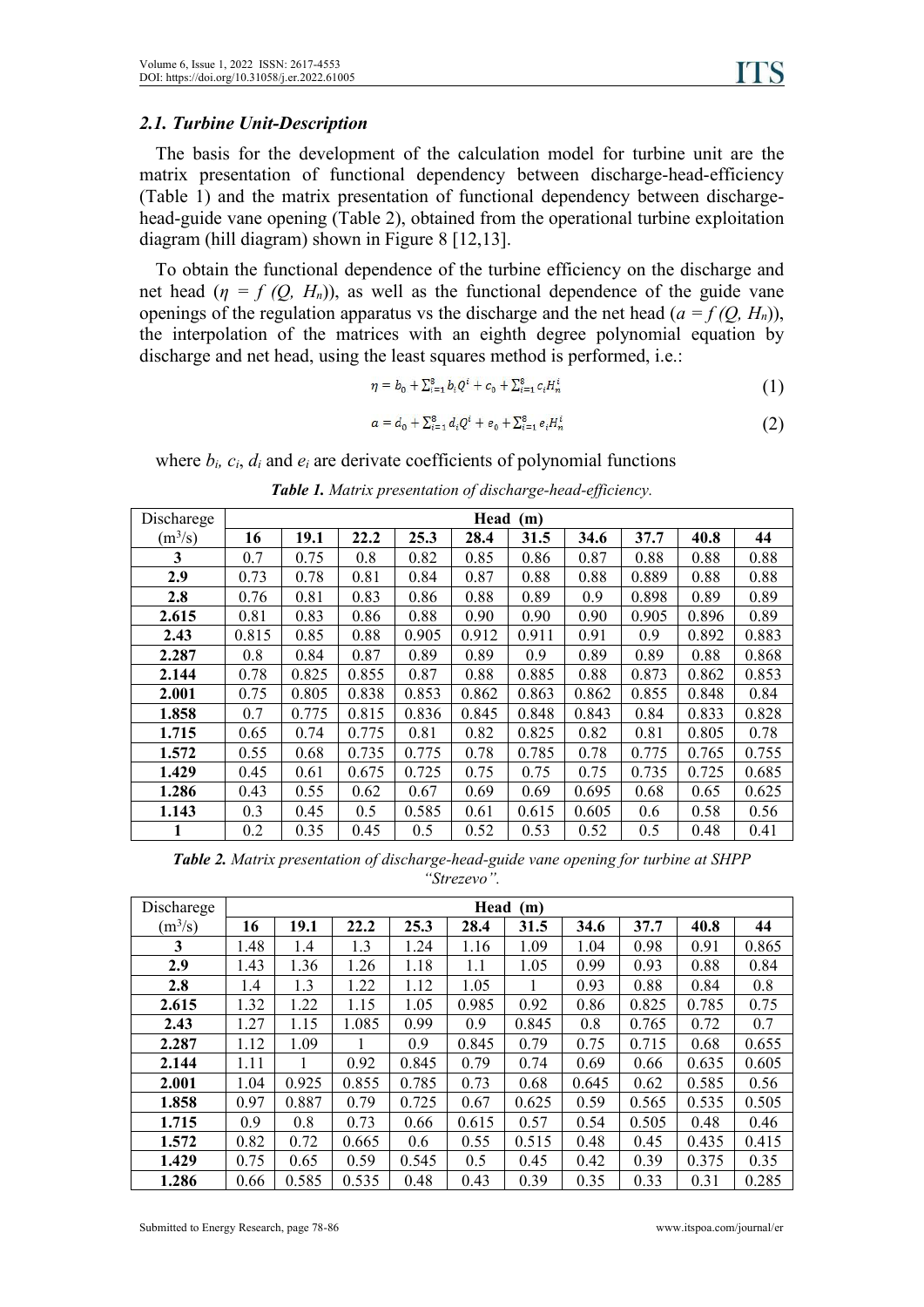

*Figure 8. Exploitation hill diagram of the turbine at SHPP "Strezevo" [4].*

#### *2.2. Hydraulic Characteristic of Water Supply System-Description*

In addition to the stated matrices, the basis of the model are the loss coefficients in the penstock, branches to the turbines, obtained by measuring the losses at different flow rates. The scheme of measurement is given on Figure 9.



*Figure 9. Scheme of measuring sections.*

The measurement procedure was done according to  $[1,2,3]$ . In the same time pressure and discharge were detected. The discharge was measured with ultrasonic (mobile) flow meters, placed at different cross sections (where it was possible to install) of the pipe branches. (Figure 10, Figure 11)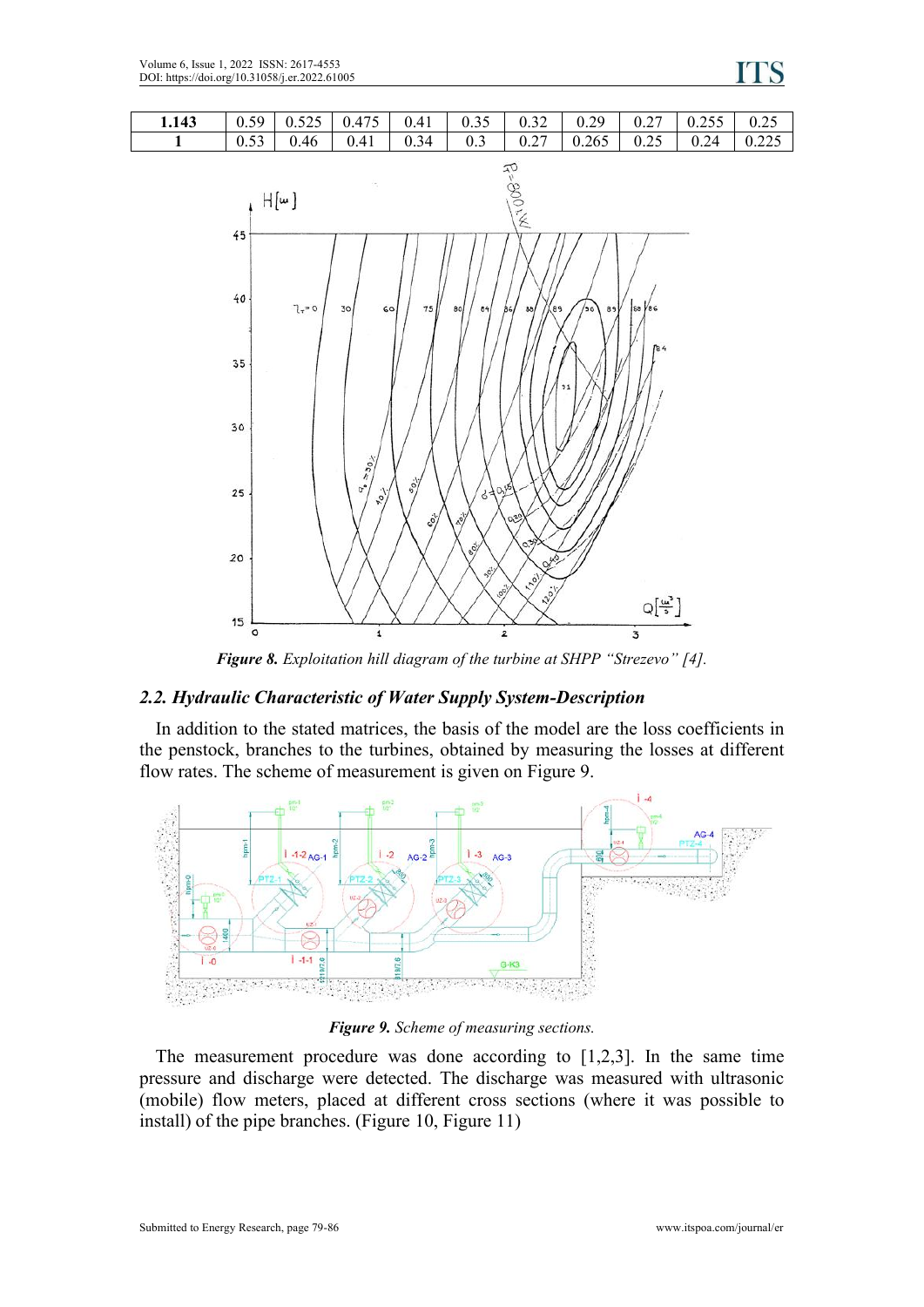

*Figure 10. Branches to the turbine unit.*



*a. measuring pressure and discharge. b. data acquisition device.*



#### *Figure 11. Measuring devices atunit -4.*

The hydraulic characteristic of water supply system was divided in parts:

- hydraulic characteristic of pipeline
- hydraulic characteristic of branches to the turbine
- hydraulic characteristic of the tailrace



*Figure 12. Hydraulic characteristic of pipeline.*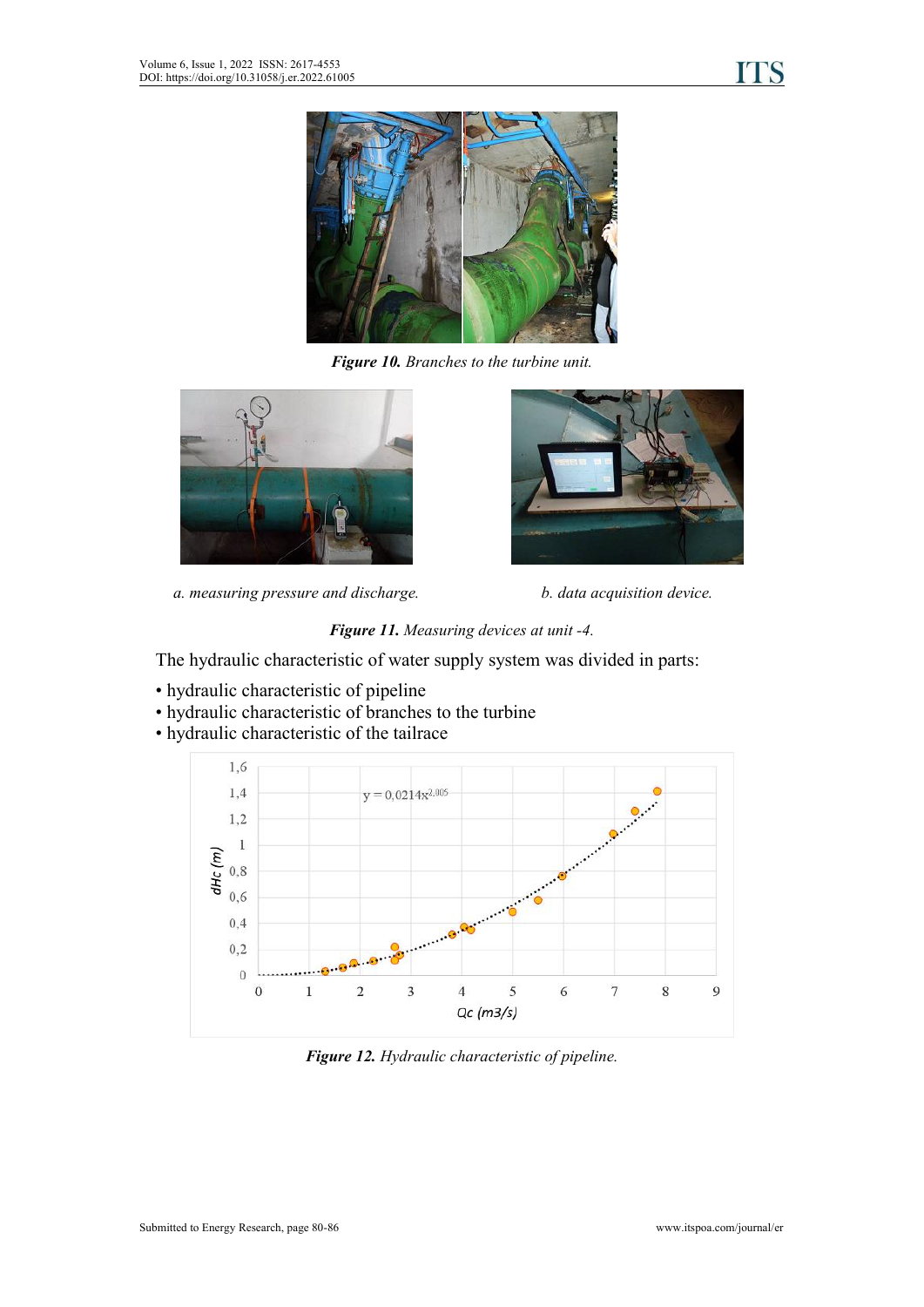

*Figure 13. Hydraulic characteristic of the unit branches.*



*Figure 14. Tailrace of SHPP.*

Net head for the operating conditions are defined by the coefficients of the individual sections of the penstock, branches to the turbines and the hydraulic characteristic of the tailrace.<br> $H_n = H_b - (m_1 + m_{ov})Q_{vk}^2 - m_iQ^2$  - net turbine head

*H<sup>b</sup> (m)* - gross head

 $Q_{vk}$  *(m<sup>3</sup>/s)* - total discharge that is released into HPP

 $Q(m^3/s)$  - discharge that is released into unit

- *m<sup>1</sup>* loss coefficient in the pipeline
- $m_i$  branch loss ratio to appropriate turbine
- *mov* loss ratio in tailrace

#### *2.3. Exploitation Conditions*

The basic parameters used to select the turbine aggregate sharing mode are the height of the water level in the water intake (H*el*) and the required water flow to be delivered to users (Q*kor*).

With the model, the optimal turbine operating parameters are determined for the following variance of operating modes [6,10]:

• Symmetrically Loaded Aggregate Mode (Throughout the aggregates the flow is changed and a regime with maximum total power is adopted).

TS.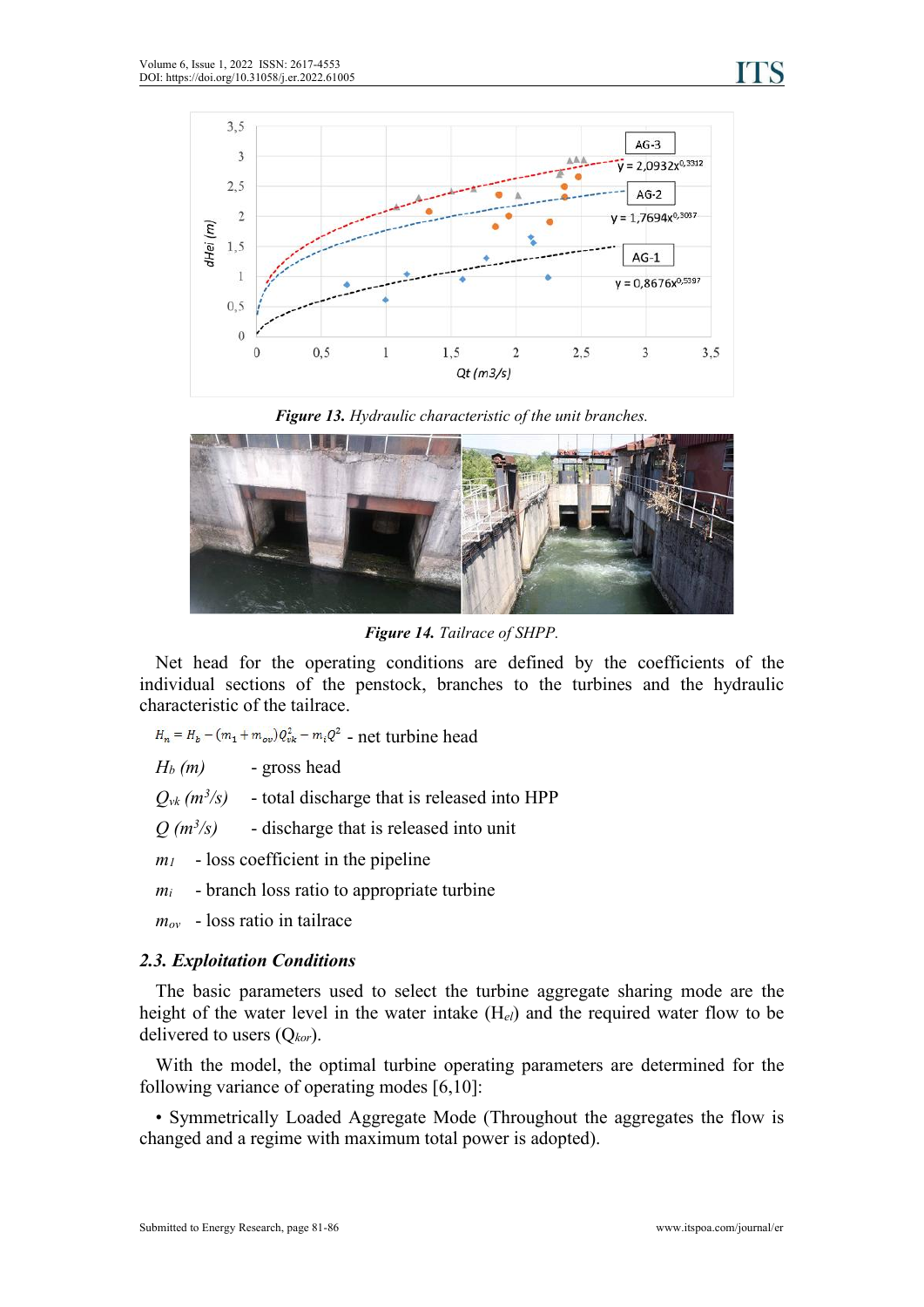• Asymmetric Load Aggregate Mode a certain number of units are maximally loaded and one unit is charged to the required flow rate.

• Priority Aggregate Mode in SHPP "Exploitation Minimum", an aggregate that is always maximally loaded because ithas a lower installed flow.

• Maximum Load Aggregate Mode a certain number of aggregates are maximally loaded and excess water is discharged through the by-pass drain

• Selection of aggregates not to be burdened, i.e. which should not be powered, i.e. serviced.

#### *2.4. Computing Module*

From the interpolation equations obtained for the efficiency of utility and openness of the guide vane, and depending on the level of water in the accumulation, dependencies of power vs. discharge (eq.3), discharge vs. power (eq.4), openings of the guide vane vs. discharge (eq.5) and discharge vs. the openness of the guide vane (eq.6) are determined in the model, i.e.:

$$
P_t = b_0 + \sum_{i=1}^8 b_i Q^i \tag{3}
$$

$$
Q = c_0 + \sum_{i=1}^8 c_i P_t^i \tag{4}
$$

$$
a = d_0 + \sum_{i=1}^8 d_i Q^i \tag{5}
$$

$$
Q = e_0 + \sum_{i=1}^8 e_i a^i \tag{6}
$$

Depending on the level of water in the reservoir and the quantity of water to be discharged, the model calculates:

• Discharge (with Equation 4) and the guide vane opening (with Equation 5), in case when the net head is greater than the nominal net head of the turbines (*turbine limited power mode*).

• Discharge (with Equation 6) and power (with Equation 3) in case when the net head is greater than the nominal net head of the turbines (*maximum open mode of the turbine guide vane*).

# **3. Criteria and Defining Working of Units**

Regulation of the flow through the turbines in both power plants is done depending on the need for water to consumers (outflow discharge) and the water level in the reservoir.

In order for the turbines to operate in optimal mode, i.e. in case of a certain flow of water that should be discharged to the consumers, the engagement of the power units for electricity production be maximum with best efficiency, software has been developed for selection of the optimal operating mode of the units in both power plants.

Input data in the software are:

- Elevation of the water level in the reservoir
- Required water flow to be discharged to consumers (outflow discharge)

• Functional condition of the units in both power plants (for units that are not in operation, the software indicates: unit is serviced - yes).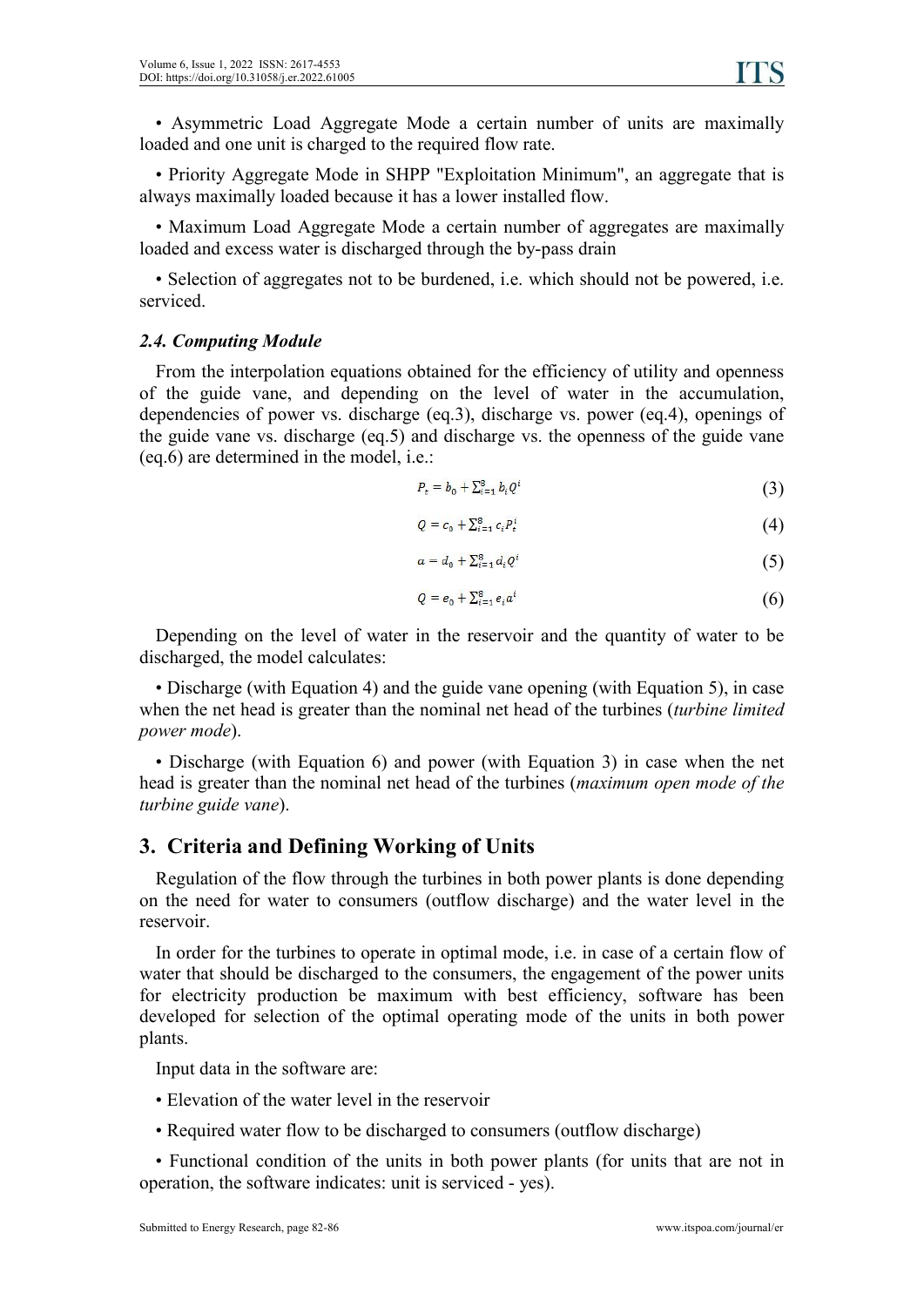From the entered input data we get:<br>• Maximum possible flow through the power plants, i.e. maximum flow that can be discharged through the aggregates (hydro node).

• Possible choice of the unit in SHPP "Exploitation minimum" as a priority, i.e. always discharge water into the system through this unit.

The communication with the calculation model is via the input and output data mask shown in Figure 15.



*Figure 15. Data mask with input and output data.*

The values given to the output worksheet of the calculation model are the result of variant solutions contained in the calculation model. Since the model calculates several variant solutions and conditions of regulation of turbine units and their choice of work, the working mask proposes three solutions, ranked according to the criterion:

• the most favorable energy solution: with proposed variant openness of the guide vanes and the number of turbine units in operation.

• alternative solution: second ranked solution that is calculated inside the model, and according to the total power of SHPP, with the proposed variant openness of the blades ofthe conducting apparatus and the number of turbine units in operation.

• priority AG-4: solution when in the operation priority is given to the active state of the turbine unit from SHPP Exploitation minimum.

The concept of representing the output computational quantities through the guide vane opening and the power of the turbine unit has been adopted due to the way in which this computational software will be used. Namely, the application of the software is to give information to the operator from the dispatch center, according to the conditions of operation of the system (level of water in accumulation and required output discharge) to define the conditions for adjusting the guide vane openness or control to set the power of the turbine unit.

The concept of computing software is not set for automated operation of the system, but as an auxiliary tool for the operator.

### *3.1. Model Testing*

### *3.1.1. Limits ofthe Hydro-Node Regulation Zone*

Based on the calculation model, the maximum discharge that can be regulated through SHPP at different water levels in the water intake was defined. For a given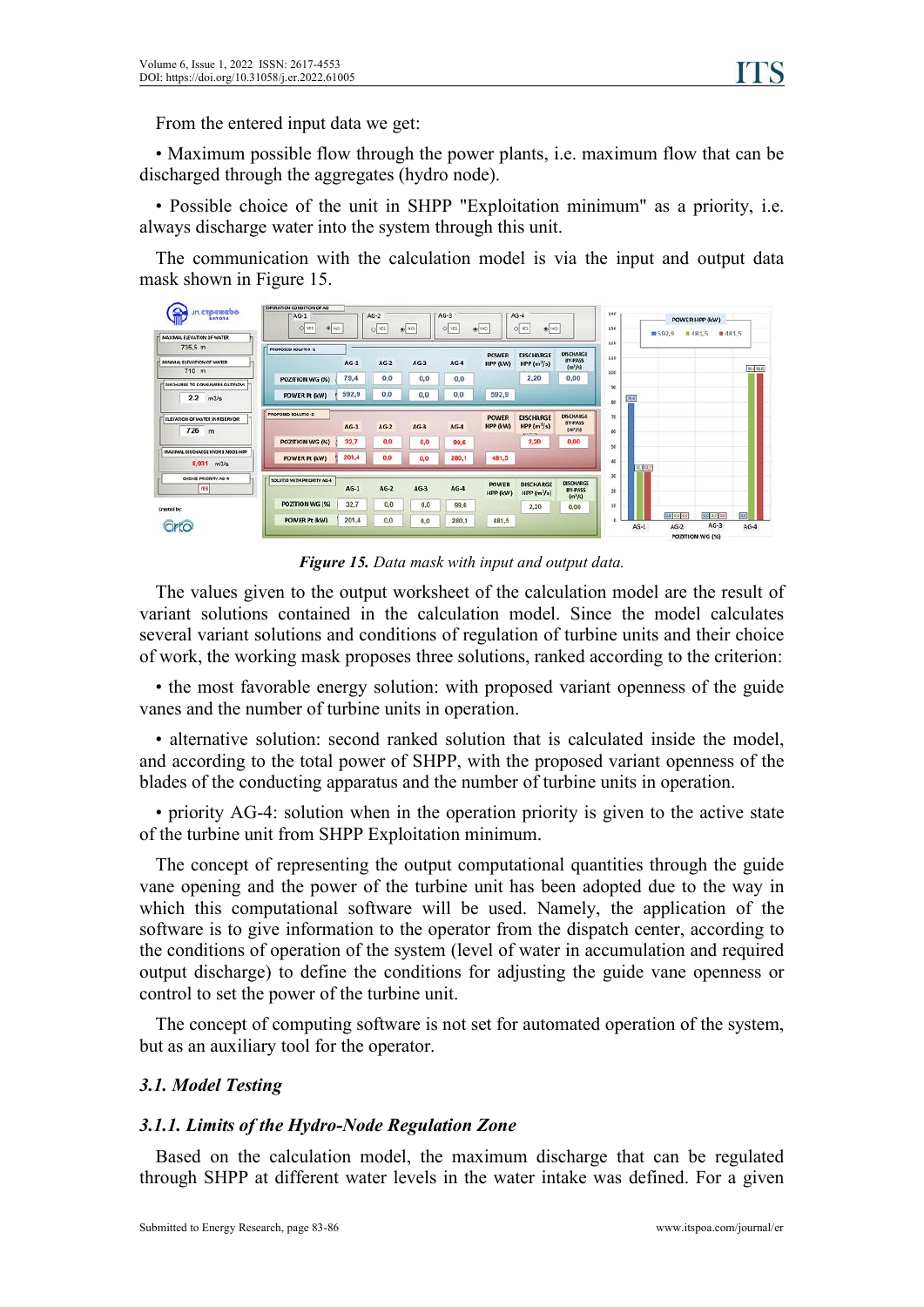water level in the water intake, up to the maximum flow rate of the SHPP, the joint operation of the turbine units can be optimized, while for the required water discharge to the user greater than the maximum permeability, the turbine units are fully open and the required excess discharge can be provided by discharging from by-pass of the system.



*Figure 16. Maximum discharge through the SHPP for dif erent levels in the reservoir.*

The limitation of the maximum discharge through the SHPP originates from the technical limitations that the turbine units have in terms of permeability through the opening of the wicket gate, i.e. through the limitation of the power of the turbine generator. Therefore, the zone of regulation of turbine units from SHPP is represented by the impact of these two technical limitations of the equipment, up to the water level in the reservoir 728 msl, the limitation is the permeability of the wicket gate (100%), while for higher elevations of water, the power limit is already active.

### *3.1.2. Comparison of Exploitation and Calculated Parameters ofthe Aggregates*

In the current exploitation of the Strezevo hydro system, the selection of the number of units in operation and their load is done by the operator in the power plants depending on the flow to be discharged, the water level in the accumulation and the experience of the operator. Because the production of electricity in SHPP "Exploitation Minimum" is at a privileged price, during the operation of the system the unit in this plant is maximally loaded.

In order to check the model, which determines the parameters of the units for obtaining maximum electricity production, simulations were performed for previously realized operating modes of the units, depending on the number of activated units, the flow to be discharged and the level of water in the reservoir. The comparative data from the realized operating modes and the calculated data with the model for selection of optimal parameters are given in Figure 17.

From the obtained data, if the adjustment of the units is done according to the parameters obtained from the model, a higher electricity production will be obtained for all the compared operating modes of the system. Initial estimates indicate that by applying the results obtained from the calculation model, they will provide to increase in energy production by about 10-14% depending on the water level in the reservoir.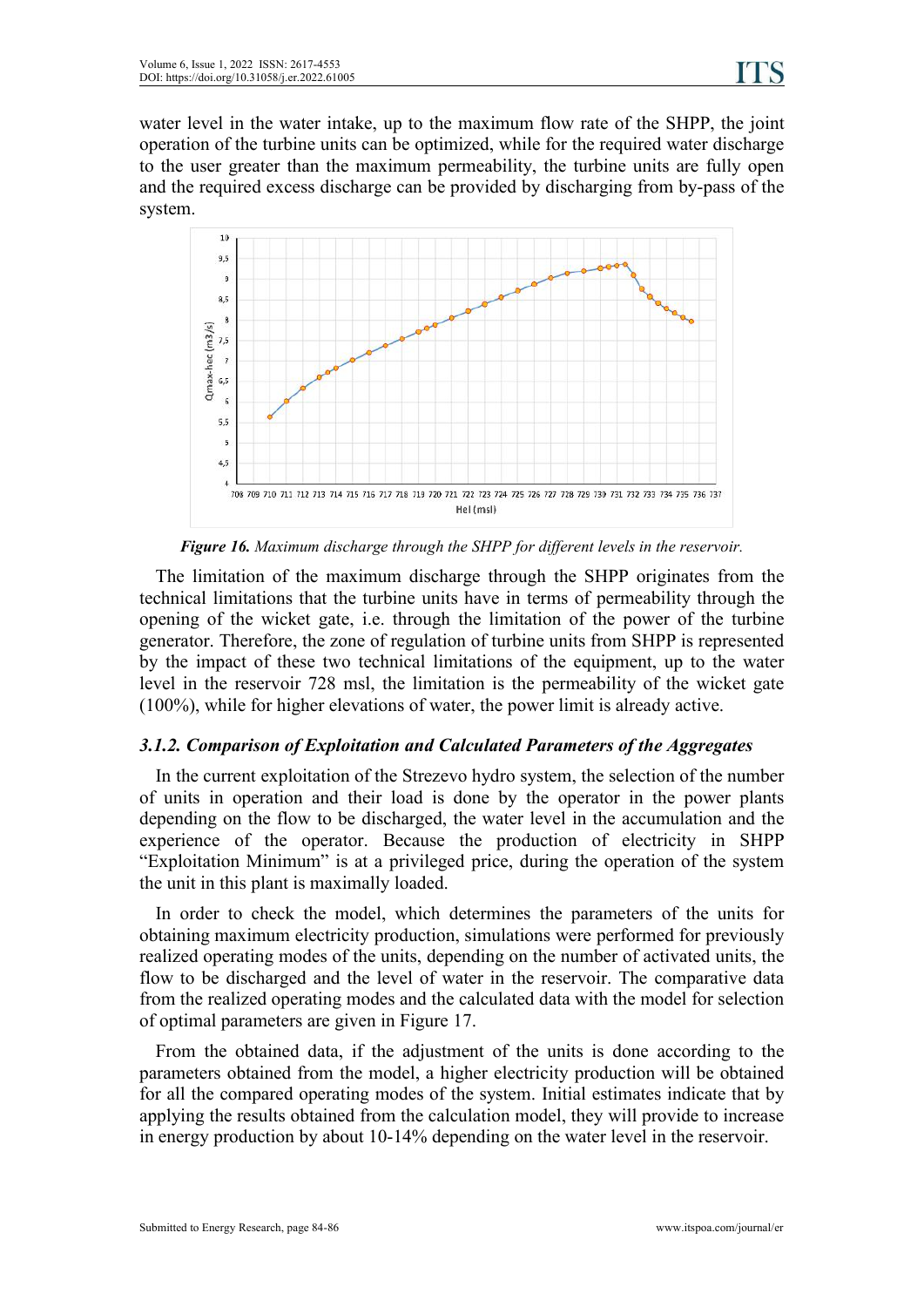

*Figure 17. Relative relation of calculated and realized exploitation of the hydro power-node.*

## **4. Conclusions**

Testing of the developed model for determining the optimal operating parameters of the turbines in SHPP "Strezevo" and SHPP "Exploitation minimum" when discharging water from the accumulation, shows that its development and implementation are justified.

For complete verification of the model, it is necessary in the second phase of its development to:

• Perform additional measurements of the losses in the branches of each of the turbines, depending on which units are loaded and determine the coefficients of resistance to be incorporated in the model.

• Test the model in operating conditions, i.e. to compare the total electricity produced according to the set parameters of the generators by the operators and according to the set parameters obtained from the model.

• To verify the software, it is necessary to perform its wiring through:

• Detailed measurements of losses in the branches to the aggregates, under different operating modes.

- Level measurements in the drain, under different operating modes.
- Control measurements of the openness of the wicket gate in all units.

This conclusion should be confirmed by the implementation of the model in the operating conditions of the system, i.e. by comparing the parameters set by the operator and the parameters obtained from the model.

# **Conflicts of Interest**

The authors declare that there is no conflict of interest regarding the publication of this article.